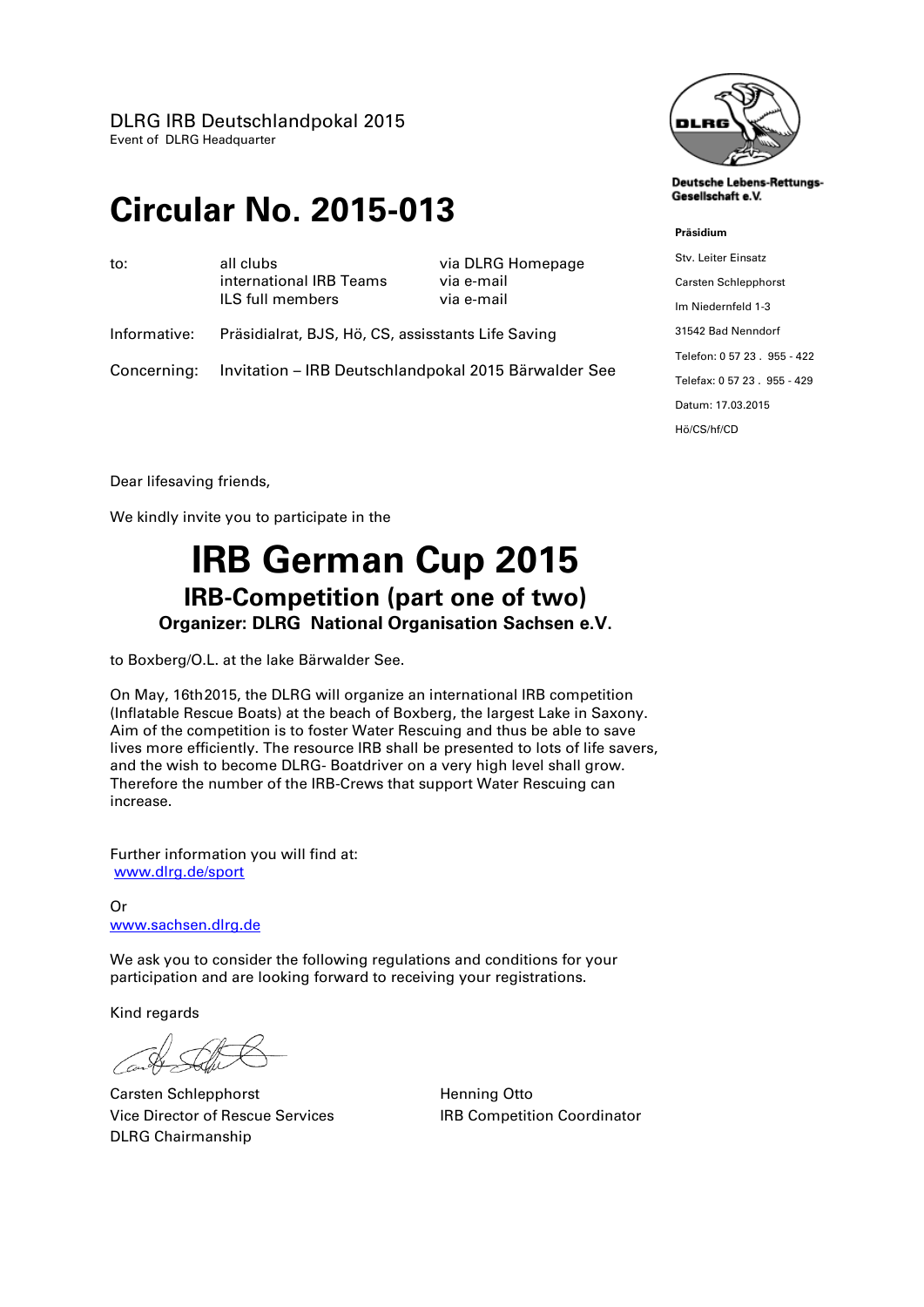IRB Deutschlandpokal 2015 Promoter: DLRG Bundesverband

Host/local club : DLRG LV Sachsen e.V.

### **Invitation to IRB German Cup 2015 – Bärwalder See** (part one of two) **15 th – 16th Mai 2015**

## **Bärwalder See, Beach Boxberg 02943 Boxberg/O.L.**

The IRB German Cup will take place with two competitions this year. Winner will be the team which wins the overall scoring of the two competitions at the disciplines "single rescue", "mass rescue", and "tube rescue". 'A male and females scoring is only done, if at least six female and six male competitors take part. A registration of mixed teams generally is possible.

#### **Abstract**

**1 Host 2 Date 3 Venue 4 Competitor Eligibility 5 Variance from Rulebook 6 Requirements 7 Registration 8 Deadline 9 Entry Fee 10 Accommodation 11 Arrival 12 Registration Office 13 Contact 14 Refund 15 Equipment 16 Helpers 17 Liabilities 18 Competition 19 Award Ceremony 20 What to bring**

**1 Host**: DLRG Local Club Sachsen e.V.

Contact: Technical Director of Education Service Saxony Jan Hattwig: Mail: jan.hattwig@sachsen.dlrg.de Mobile: +49-172-1805736

Overall Direction: IRB Competition Coordinator Henning Otto Mail: IRB@DLRG.de Mobile: +49-177-4441445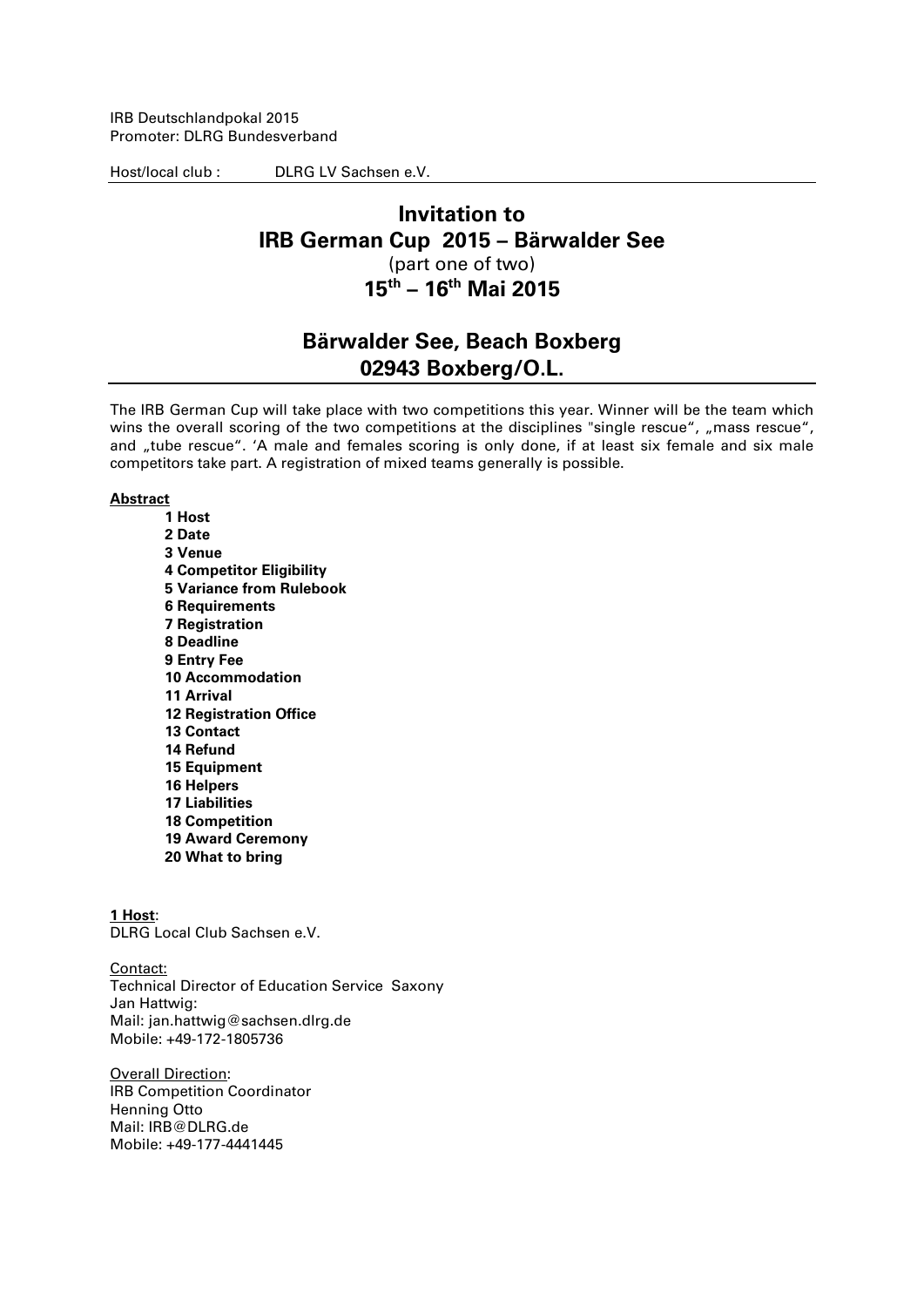#### **2 Date:**

Friday, 15 of Mai (Arrival / Training), Saturday 16 of Mai 2015 (Competition), Sunday, 17 of Mai 2015 (Departure)

#### **3 Venue**

Bärwalder Lake in Oberlausitz, Beach Boxberg

#### **4 Competitor Eligibility**:

Each team accepts the announced rules of competition. (3.1). They are based on the ILSE rulebook for IRB competitions (Version 9.6 (01-15)). Competition Management will explain the local specifics at the team managers meeting.

A team consists of 3 (a coxswain, a crewman and 1 patient).

#### **5 Variance from Rulebook**:

The setting of quickstopps is required.

The coxswain takes the quickstopp to the finishing line.

The quickstopp must be taken off by hand. It mustn't dart through the boat and hereby endanger the passengers.

Personal protective equipment (PPE) coxswain: helmet and vest

PPE passenger: helmet and vest at the Tube Rescue Event

PPE patient: helmet (always)

Patients are allowed to start overall teams.

#### **6 Requirements:**

Conditions are effective according to ILSE and DLRG regulations. All participants have to fulfill the following conditions and bring the following documents before starting of competition (at the organisation office)

- Minimum age of 16 years

"DRSA Silber" or comparable qualification, not older than two years for competitors of "ILS Full Members)

- Medical Certificate or comparable certificate of health status, not older than two years / adults can fill out a declaration

- DLRG driver qualification A or B for the coxswain or equivalent IRB qualification for teams of "ILS full members

-Signed statement of the starting team concerning actual membership and permission to start in a valid certificate.

#### **7 Registration:**

Teams are requested to sign up to following this invitation. The registration is made bindigly with naming the teamnames and the number of team participants to:

[jan.hattwig@sachsen.dlrg.de](mailto:jan.hattwig@sachsen.dlrg.de)

The notification can be done formless.

The particular designation of the participants per discipline occurs at the arrival day.

An E-mail with the expression of interest before the final registration is desired.

The organizer reserves the right to stop registration at a maximum number of participants, or alternatively to cancel the competition in case of having insufficient number of participants.

#### **8 Deadline**

Deadline for registration is 12 of April 2015 (registration and payment!)

This will be confirmed via mail.

It is possible to build so-called starting teams. If a Local Club has not enough participants to fullfill one ore more complete teams, you can connect with starters of other Clubs. For single starters, which are looking for a teamwe offer to write an e-mail t[o IRB@DLRG.de](mailto:IRB@DLRG.de)

This will make exchanges possible. We will enable communication and help finding potential teammates.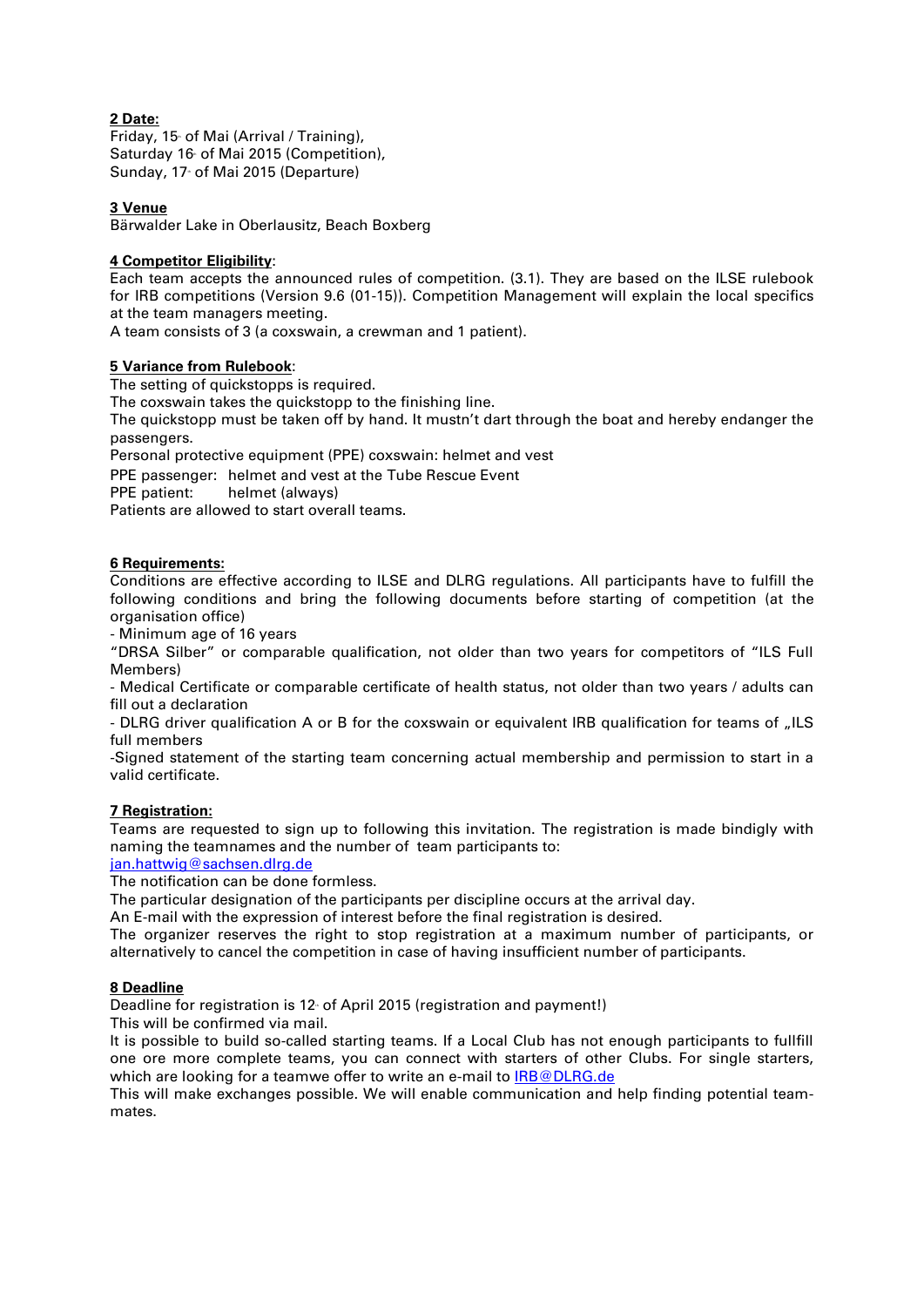#### **9 Entry Fee:**

Entry fee per team is 50,00 €.

Entry fee per person is 75,00  $\epsilon$  and includes the participation fee, accommodation in tents, meals from Friday evening till Sunday morning, allocation of competition material, rent and permissions.

All fees have to be transferred till deadline to the following bank account:

DLRG LV Sachsen e.V. Bank: Ostsächsische Sparkasse Dresden IBAN: DE44 8505 0300 0221 0126 48 BIC: OSDDDE81XXX

Reason for transfer: IRB Cup + Name of team

Participating can be refused in case of late registration or payment. Please transfer the money as a team and not individually.

A payment after arrival is not accepted.

#### **10 Accommodation**:

An Accommodation on the camping ground is possible. Please bring your sleeping bags, mats, air bed and camp beds with you.

In case of earlier or later departure DLRG cannot organize accommodation.

#### **11 Arrival**:

Teams are invited to arrive till Friday noon evening to the Bärwalder Lakes Beach in Boxberg/O.L (O.L. is a shortcut for Oberlausitz, consider for programming your Navigation, please). The Way to the competition field is signposted.

Please use the parking area, which is declared by the organizer. Travel expenses will not be repaid.

#### **12 Registration Office**:

Registration is possible on 15 of Mai from 12 p.m. awards - you find the office directly at the beach. After arrival all persons should be reported by the team leader at the registration office, where payment of registration fees and IRB driver licenses etc. will be checked. The startlist will be developed then.

#### **13 Contact**:

If you have any question, please contact us:

- Local club by e-mai[l jan.hattwig@sachsen.dlrg.de](mailto:jan.hattwig@sachsen.dlrg.de) or
- IRB competition commissioner of DLRG, Henning Otto, by phone +49 177 4441445 or email [irb@dlrg.de](mailto:irb@dlrg.de)

#### **14 Refund:**

Registration fee and costs for accommodation /meals, in case of absence or cancellation after the deadline, cannot be refunded.

#### **15 Equipment:**

The IRBs for the competition will be provided by the organizer. The provided helms, vests, and lycras have to be worn. The organizer may forbid the wearing of unwanted helmets, clothing, vests or other things without explanation. The personal, protective, equipment (swim vests-50 N) has to be organized by the team, helmets can be provided in minor number, availability of all sizes cannot be guaranteed. Wrong setting of personal, protective, equipment can cause a disqualification.

Please handle the equipment with care. The organizer is authorized to invoice damages on boats and motors, especially in case of incorrect use for example gear change at a high speed)

#### **16 Helper:**

If possible each team provides a helper. He is available for the host, or, with the necessary qualification (please specify) as a judge or other services. If required help at competition area is obligatory.